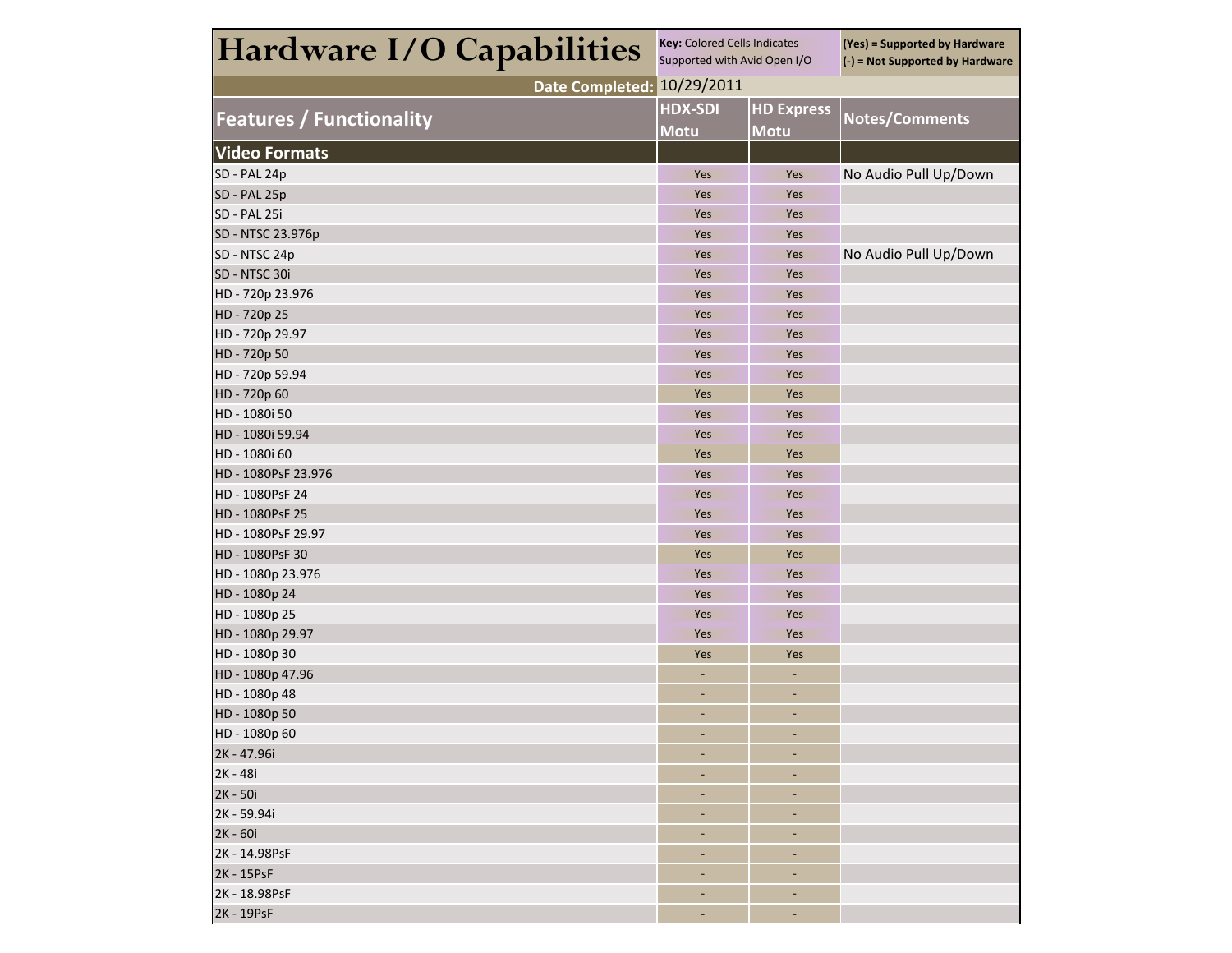| <b>Features / Functionality</b>                     | <b>HDX-SDI</b>           | <b>HD Express</b>            | Notes/Comments      |  |
|-----------------------------------------------------|--------------------------|------------------------------|---------------------|--|
|                                                     | <b>Motu</b>              | Motu                         |                     |  |
| 2K - 23.98PsF                                       | $\blacksquare$           | $\omega$                     |                     |  |
| 2K - 24PsF                                          | $\blacksquare$           | ÷,                           |                     |  |
| 2K - 25PsF                                          | $\sim$                   | $\sim$                       |                     |  |
| 2K - 23.976p                                        | $\overline{\phantom{a}}$ | $\overline{\phantom{a}}$     |                     |  |
| 2K - 24p                                            | ٠                        | $\overline{\phantom{a}}$     |                     |  |
| 2K - 25p                                            | ٠                        | $\overline{\phantom{a}}$     |                     |  |
| 2K - 29.97p                                         | ٠                        | ٠                            |                     |  |
| 2K - 30p                                            | ٠                        | ٠                            |                     |  |
| 2K - 47.96p                                         | $\overline{\phantom{a}}$ | $\blacksquare$               |                     |  |
| 2K - 48p                                            | ٠                        | $\overline{\phantom{a}}$     |                     |  |
| 2K - 50p                                            | $\overline{\phantom{a}}$ | ٠                            |                     |  |
| 2K - 59.94p                                         | ٠                        | ٠                            |                     |  |
| 2K - 60p                                            | ٠                        | $\overline{\phantom{a}}$     |                     |  |
| 2k - 120p                                           | ٠                        | ٠                            |                     |  |
| 4K - 23.98PsF                                       | ٠                        | ٠                            |                     |  |
| 4K - 24PsF                                          | $\overline{\phantom{a}}$ | $\overline{\phantom{a}}$     |                     |  |
| 4K - 25PsF                                          | $\sim$                   | $\sim$                       |                     |  |
| 4K - 23.976p                                        | $\overline{\phantom{a}}$ | $\overline{\phantom{a}}$     |                     |  |
| 4K - 24p                                            | ٠                        | ٠                            |                     |  |
| 4K - 25p                                            | ٠                        | $\blacksquare$               |                     |  |
| 4K - 29.97p                                         | $\overline{\phantom{a}}$ | ٠                            |                     |  |
| 4K - 30p                                            | ٠                        | $\blacksquare$               |                     |  |
| 4K - 48p                                            | ٠                        | $\qquad \qquad \blacksquare$ |                     |  |
| 4K - 50p                                            | ٠                        | ٠                            |                     |  |
| 4K - 59.94p                                         | $\sim$                   | $\overline{\phantom{a}}$     |                     |  |
| 4K - 60p                                            | ٠                        | $\overline{\phantom{a}}$     |                     |  |
| 4k - 120p                                           | ٠                        | $\overline{\phantom{a}}$     |                     |  |
| <b>Video Color Space/Sampling/Precision Support</b> |                          |                              |                     |  |
| <b>YUV 4:2:2</b>                                    | Yes                      | Yes                          |                     |  |
| <b>RGB 444</b>                                      | $\blacksquare$           | $\sim$                       |                     |  |
| 8 Bit                                               | Yes                      | Yes                          |                     |  |
| 10 Bit                                              | Yes                      | Yes                          |                     |  |
| 12 Bit                                              |                          |                              |                     |  |
| <b>Audio Formats/Functionality Support</b>          |                          |                              |                     |  |
|                                                     |                          |                              |                     |  |
| S.R. - 96kHz                                        | Yes                      | Yes                          |                     |  |
| S.R. - 88.2kHz                                      | Yes                      | Yes                          |                     |  |
| S.R. - 48kHz                                        | Yes                      | Yes                          |                     |  |
| S.R. - 44.1kHz                                      | Yes                      | Yes                          |                     |  |
| S.R. - 32kHz                                        | $\overline{\phantom{a}}$ | $\sim$                       |                     |  |
| S.R. - Pull-down / Pull-up                          | $\overline{\phantom{a}}$ | $\overline{\phantom{a}}$     |                     |  |
| S.R. - Audio Conversion                             | Yes (2 ch)               | Yes (2 ch)                   | AES or S/PDIF input |  |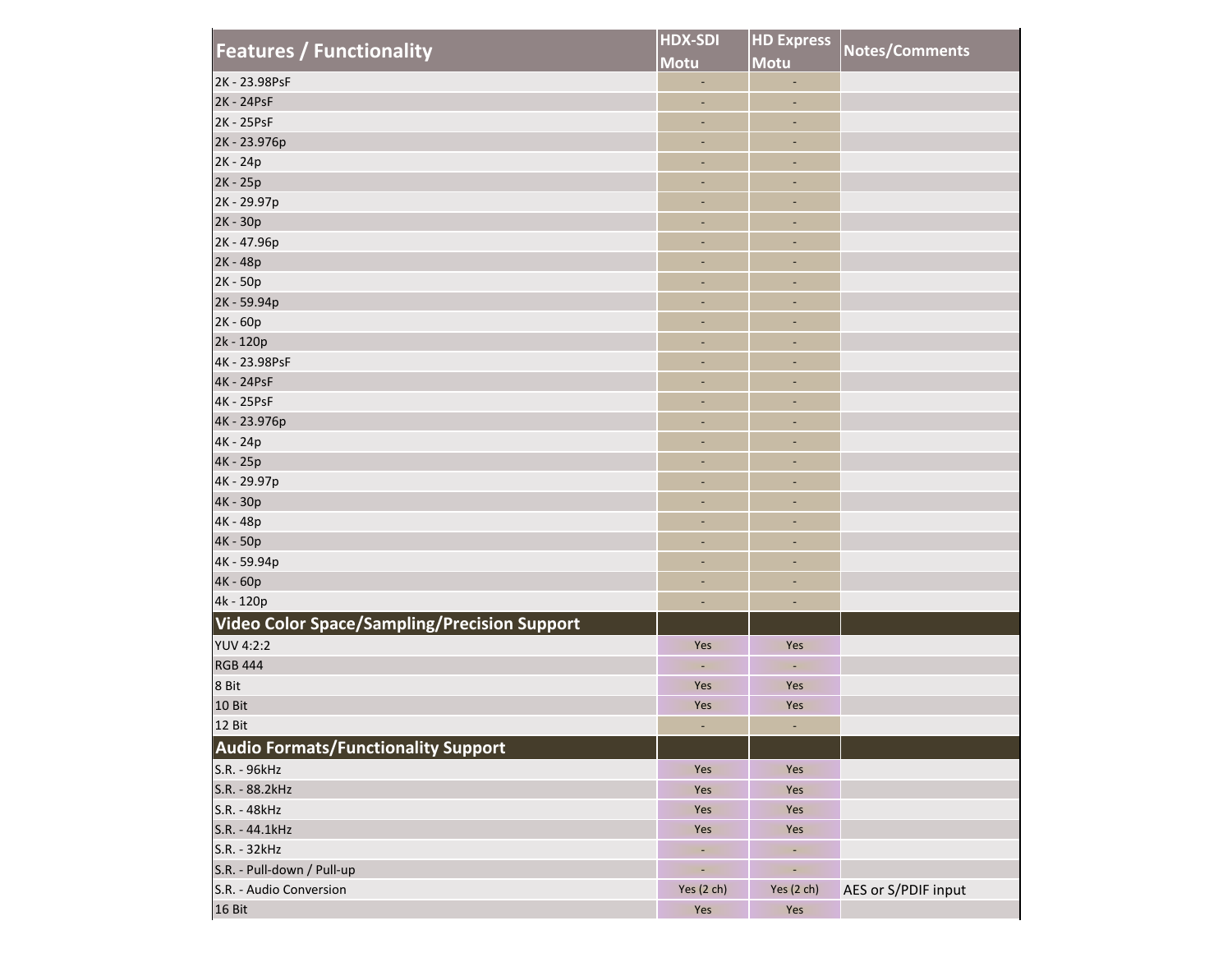| <b>Features / Functionality</b>                                     | <b>HDX-SDI</b>           | <b>HD Express</b> | Notes/Comments    |  |
|---------------------------------------------------------------------|--------------------------|-------------------|-------------------|--|
|                                                                     | <b>Motu</b>              | Motu              |                   |  |
| 24 Bit                                                              | Yes                      | Yes               |                   |  |
| Audio Mixing (Routing, Mapping for 5.1, Mix all Channels to St.)    | Yes                      | Yes               | Done in Software  |  |
| Audio Input Gain Controls                                           | Yes                      | Yes               | Analog Input Only |  |
| Audio Pass-through Mixing (Monitor mixing the audio being captured) | Yes                      | Yes               | Done in Software  |  |
| <b>Input Connections (Video/Audio)</b>                              |                          |                   |                   |  |
| SDI 1.5G (Video)                                                    | Yes<br>(4:2:2 10b)       |                   |                   |  |
| SDI 3G (Video)                                                      |                          |                   |                   |  |
| SDI (Audio)                                                         | Yes $(8 ch)$             |                   |                   |  |
| SDI "Multiple Bridging" Dual Spigot Modes - (Video)                 |                          |                   |                   |  |
| Analog - Composite (Video)                                          | Yes                      | Yes               |                   |  |
| Analog - Svideo (Video)                                             | Yes                      | Yes               |                   |  |
| Analog - SD YCbCr Component (Video)                                 | Yes                      | Yes               |                   |  |
| Analog - HD YCbCr/RGB Component (Video)                             | Yes                      | Yes               |                   |  |
| HDMI 1.3a (Video)                                                   | Yes                      | Yes               |                   |  |
| HDMI 1.4 (Video)                                                    |                          |                   |                   |  |
| HDMI 1.3a (Audio) 8 Channels                                        | Yes                      | Yes               |                   |  |
| HDMI 1.4 (Audio) 8 Channels                                         |                          |                   |                   |  |
| ADAT Optical (Audio) 8 Channels                                     | $\overline{\phantom{a}}$ |                   |                   |  |
| S/PDIF Coaxial (Audio)                                              | $\overline{\phantom{a}}$ | Yes (2ch)         |                   |  |
| S/PDIF Optical (Audio)                                              | Ξ                        |                   |                   |  |
| AES/EBU (Audio)                                                     | Yes $(8 ch)$             |                   |                   |  |
| Microphone Input / Phantom Power (Audio)                            |                          |                   |                   |  |
| Analog XLR "Pro Level +4" (Audio)                                   |                          |                   |                   |  |
| Analog 1/4" TRS "Pro Level +4" (Audio)                              | Yes $(8 ch)$             |                   |                   |  |
| Analog RCA "Consumer level -10" (Audio)                             | Yes (2ch)                | Yes (2ch)         |                   |  |
| <b>Output Connections (Video/Audio)</b>                             |                          |                   |                   |  |
| SDI 1.5G (Video)                                                    | Yes $(2)$<br>(4:2:2 10b) |                   |                   |  |
| SDI 3G (Video)                                                      |                          |                   |                   |  |
| SDI (Audio)                                                         | Yes $(8 ch)$             |                   |                   |  |
| SDI "Multiple Bridging" Dual Spigot Modes - (Video)                 |                          |                   |                   |  |
| Analog - Composite (Video)                                          | Yes                      | Yes               |                   |  |
| Analog - Svideo (Video)                                             | Yes                      | Yes               |                   |  |
| Analog - SD YCbCr Component (Video)                                 | Yes                      | Yes               |                   |  |
| Analog - HD YCbCr/RGB Component (Video)                             | Yes                      | Yes               |                   |  |
| HDMI 1.3a (Video)                                                   | Yes                      | Yes               |                   |  |
| HDMI 1.4 (Video)                                                    |                          | $\blacksquare$    |                   |  |
| HDMI 1.3a (Audio) 8 Channels                                        | Yes                      | Yes               |                   |  |
| HDMI 1.4 (Audio) 8 Channels                                         |                          |                   |                   |  |
| HDMI Config (Automatically configures to connected display)         | ÷,                       | ÷,                |                   |  |
| DVI (Video)                                                         | Yes                      | Yes               |                   |  |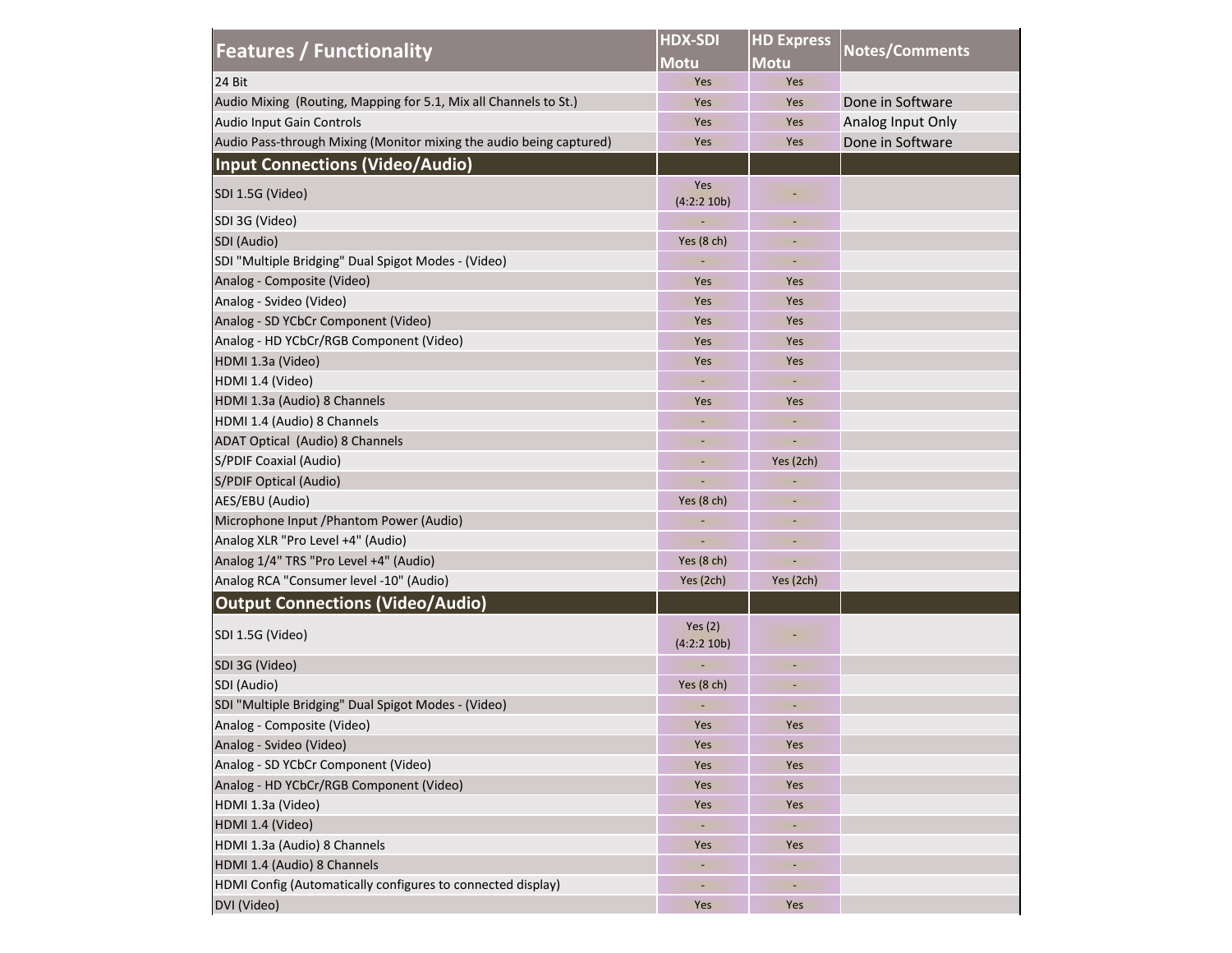| <b>Features / Functionality</b>                                          | <b>HDX-SDI</b>               | <b>HD Express</b>        |                       |  |
|--------------------------------------------------------------------------|------------------------------|--------------------------|-----------------------|--|
|                                                                          | <b>Motu</b>                  | <b>Motu</b>              | <b>Notes/Comments</b> |  |
| Display Port (Video)                                                     |                              |                          |                       |  |
| Stereo Headphone Jack with Volume Knob (Audio)                           | Yes                          | Yes                      |                       |  |
| Analog 1/4" Monitor Out (Audio)                                          |                              |                          |                       |  |
| Analog XLR "Pro Level +4" (Audio)                                        |                              | $\overline{\phantom{a}}$ |                       |  |
| Analog 1/4" TRS "Pro Level +4" (Audio)                                   | Yes $(8 ch)$                 |                          |                       |  |
| Analog RCA "Consumer level -10" (Audio)                                  |                              | Yes (8 ch)               |                       |  |
| ADAT Optical (Audio) 8 Channels                                          |                              |                          |                       |  |
| S/PDIF Coaxial (Audio)                                                   |                              | Yes (2ch)                |                       |  |
| S/PDIF Optical (Audio)                                                   |                              |                          |                       |  |
| AES/EBU (Audio)                                                          | Yes $(8 ch)$                 |                          |                       |  |
| <b>Clock Source (Selectable / Detectable)</b>                            |                              |                          |                       |  |
| Genlock/Reference Clock (BBG or Tri-Level)                               | Yes                          |                          |                       |  |
| Genlock/Reference Clock (BBG or Tri-Level) Output/Pass-through           | Yes                          |                          |                       |  |
| <b>Internal Clock</b>                                                    | Yes                          | Yes                      |                       |  |
| S/PDIF Optical or Coaxial                                                | $\sim$                       | Yes                      |                       |  |
| <b>ADAT Optical</b>                                                      |                              |                          |                       |  |
| SDI (SD & HD)                                                            | Yes                          | $\overline{\phantom{a}}$ |                       |  |
| AES/EBU                                                                  | Yes                          |                          |                       |  |
| <b>HDMI</b>                                                              | Yes                          | Yes                      |                       |  |
| <b>Word Clock</b>                                                        |                              |                          |                       |  |
| <b>Hardware Scaling/Processing</b>                                       |                              |                          |                       |  |
| <b>Raster Scaling Acceleration</b>                                       |                              |                          |                       |  |
| Down-Scaling/Conversion (HD to SD)                                       |                              |                          |                       |  |
| Up-Scaling/Conversion (SD to HD)                                         |                              |                          |                       |  |
| Cross-Conversion (720HD to 1080HD)                                       |                              |                          |                       |  |
| <b>Colorspace Conversion</b>                                             | $\sim$                       | ٠                        |                       |  |
| Hardware De-Interlacing                                                  |                              | $\overline{\phantom{a}}$ |                       |  |
| Real-Time Frame Rate Conversion (2:3:2:3 & 2:3:3:2 Cadences)             | $\qquad \qquad \blacksquare$ | $\overline{\phantom{a}}$ |                       |  |
| 3:2 Pull-Down                                                            |                              |                          |                       |  |
| Real-Time Keyer (Alpha Ch over video, matte or framebuffer over incoming |                              |                          |                       |  |
| 3D Processing (Full Frame/Dual Stream)                                   |                              |                          |                       |  |
| 3D Processing (Frame Compatible/Frame Packed)                            | Yes                          | Yes                      |                       |  |
| <b>DNxHD Codec Module</b>                                                |                              |                          |                       |  |
| <b>AVC-I Codec Module</b>                                                |                              |                          |                       |  |
| H.264 Codec (Encode)                                                     | ۰                            | $\overline{\phantom{a}}$ |                       |  |
| <b>Computer Interface</b>                                                |                              |                          |                       |  |
| PCI Express 8 lane, compatible with 8 and 16 lane PCIe slots             | ٠                            | $\overline{\phantom{a}}$ |                       |  |
| PCI Express 4 lane, compatible with 4, 8 and 16 lane PCIe slots          |                              |                          |                       |  |
| PCI Express 1 lane, compatible with 1, 4, 8 and 16 lane PCIe slots       | Yes                          | Yes                      |                       |  |
| ExpressCard/34 Adapter (1 lane)                                          | Yes                          | Yes                      |                       |  |
| Thunderbolt Adapter                                                      |                              |                          |                       |  |
| Thunderbolt                                                              |                              | $\overline{\phantom{a}}$ |                       |  |